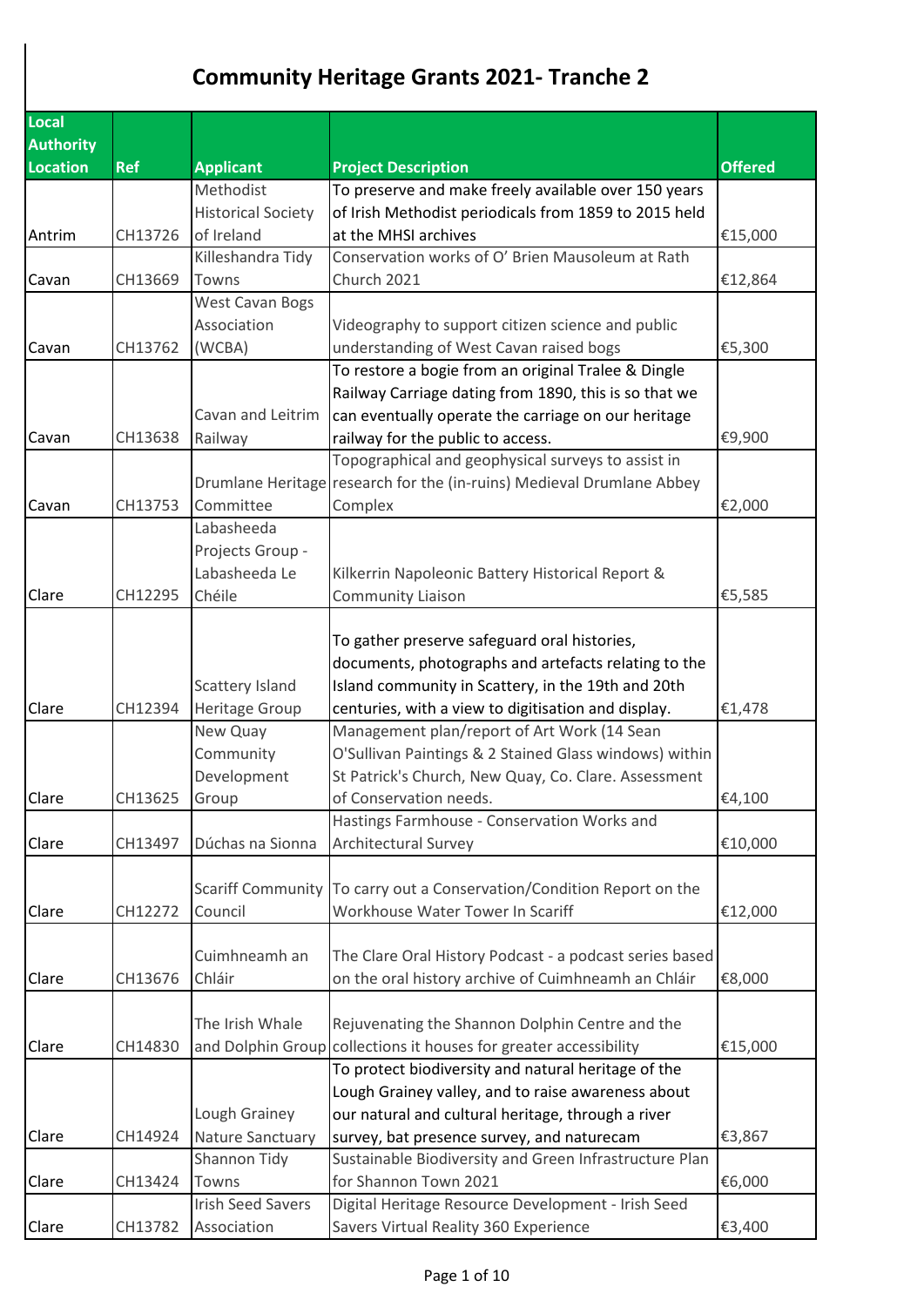| Local<br><b>Authority</b> |            |                          |                                                                           |                |
|---------------------------|------------|--------------------------|---------------------------------------------------------------------------|----------------|
| <b>Location</b>           | <b>Ref</b> | <b>Applicant</b>         | <b>Project Description</b>                                                | <b>Offered</b> |
|                           |            |                          | Undertake a Heritage Audit to examine the heritage                        |                |
|                           |            |                          | assets and the capacity and activities of the relevant                    |                |
|                           |            |                          | heritage organizations in order to build a picture and                    |                |
| Clare                     | CH14986    | Quin Tidy Towns          | identify opportunities for development.                                   | €4,000         |
|                           |            | Ennistymon Tidy          |                                                                           |                |
| Clare                     | CH13723    | Towns                    | Ennistymon Vernacular Gates Survey                                        | €2,600         |
|                           |            | Cork Public              | Cork Public Museum, Co. Cork, Condition Assessment                        |                |
| Cork                      | CH13422    | Museum                   | Report 2021                                                               | €10,000        |
|                           |            | Presentation             |                                                                           |                |
|                           |            | <b>Sisters</b>           |                                                                           |                |
|                           |            | Congregational           | Axiell Collections software for cataloguing the                           |                |
| <b>Cork City</b>          | CH11175    | Archives                 | collection                                                                | €9,000         |
|                           |            |                          |                                                                           |                |
|                           |            | <b>Cork Traveller</b>    | Beady Pockets, Traveller women's craft heritage, Short                    |                |
| <b>Cork City</b>          | CH15028    | <b>Women's Network</b>   | Documentary, Cork city, 2021                                              | €2,176         |
|                           |            |                          |                                                                           |                |
|                           |            |                          | Ascension Catholic Repairs to Gurranabraher Church Gates; the gates       |                |
| <b>Cork City</b>          | CH14825    | Church                   | date from 1903/05 as part of the Cork Carnegie Library €15,000            |                |
|                           |            |                          | Recording heritage of minority groups, creation of                        |                |
| Cork City &               |            |                          | online photography exhibition and development of                          |                |
| County                    | CH13597    | <b>Cork LGBT Archive</b> | digital heritage resources for Cork LGBT Archive                          | €15,000        |
|                           |            | Saint George's Arts      |                                                                           |                |
| Cork                      |            | and Heritage             | Disability Access improvements to Saint George's Arts                     |                |
| County                    | CH13578    | Centre                   | and Heritage Centre (Mitchelstown) 2021                                   | €15,000        |
| Cork                      |            | <b>Bere Island</b>       | Bere Island Internment Camp Centenary                                     |                |
| County                    | CH13701    | Projects Group           | <b>Commemoration Film 2021</b>                                            | €5,500         |
|                           |            | Glounthaune              |                                                                           |                |
| Cork                      |            | Community                | Botanical Survey of the Dry Grassland Zone on                             |                |
| County                    | CH13780    | Association              | Harper's Island Wetlands                                                  | €1,300         |
|                           |            |                          | Conservation of eight Ledgers and one Bible from the                      |                |
| Cork                      |            | <b>Allihies Copper</b>   | Methodist Church, Allihies for display at Allihies                        |                |
| County                    | CH13784    | Mine Museum              | Copper Mine Museum.                                                       | €5,500         |
| Cork                      |            |                          | 1853 Architectural Drawings - research, conservation,                     |                |
| County                    | CH13804    | Sirius Arts Centre       | digitisation, display and engagement                                      | €14,392        |
|                           |            |                          |                                                                           |                |
|                           |            | Kilmurry Historical      |                                                                           |                |
| Cork                      |            |                          | and Archaeological Independence Museum Kilmurry Archive Digitisation      |                |
| County                    | CH13641    | Association              | Project 2021                                                              | €5,800         |
| Cork                      |            |                          | To improve access and inclusion at the Pairc a'Tobair                     |                |
| County                    | CH13534    | Green Sod Ireland        | Rosscarbery site.                                                         | €3,000         |
| Cork                      |            | <b>Clonakilty Tree</b>   |                                                                           |                |
| County                    | CH13637    | planting project         | Clonakilty Biodiversity Action Plans development                          | €1,860         |
|                           |            |                          |                                                                           |                |
|                           |            |                          | This project will see artefacts from La Trinidad                          |                |
|                           |            |                          | Valencera on loan from NMNI displayed at the                              |                |
|                           |            | Inishowen                | Inishowen Maritime Museum. This will be the first                         |                |
| Donegal                   | CH13549    | Maritime Museum          | time that the artefacts will be in Inishowen since 1971. $\epsilon$ 9,102 |                |
|                           |            | Grúpa                    |                                                                           |                |
|                           |            | Caomhnaithe              |                                                                           |                |
|                           |            | Caisleán                 | Conservation Plan for Northburgh Castle, built in 1305,                   |                |
| Donegal                   | CH14939    | Northburgh               | to secure it for the future                                               | €14,100        |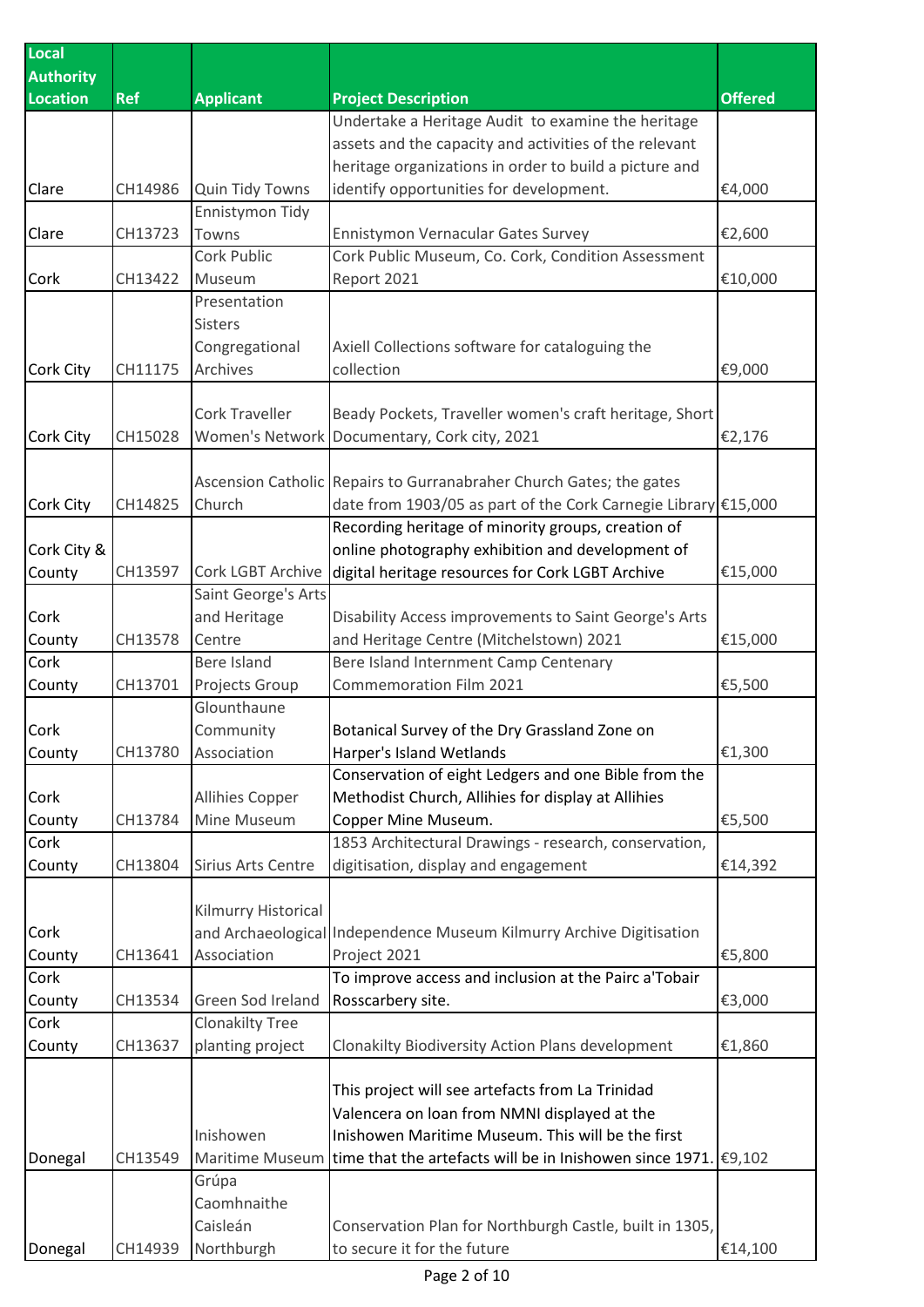| <b>Local</b>     |            |                            |                                                         |                |
|------------------|------------|----------------------------|---------------------------------------------------------|----------------|
| <b>Authority</b> |            |                            |                                                         |                |
| <b>Location</b>  | <b>Ref</b> | <b>Applicant</b>           | <b>Project Description</b>                              | <b>Offered</b> |
|                  |            |                            | To establish the monitoring of nocturnal bird           |                |
|                  |            |                            | migration across Inishtrahull and Tory Island by        |                |
|                  |            | <b>Inishtrahull Bird</b>   | trialling and deploying constant effort nocturnal sound |                |
| Donegal          | CH14917    | Observatory                | recording (the "NocMig" approach)                       | €3,600         |
|                  |            |                            | To create an interactive digital map showcasing the     |                |
|                  |            |                            | rich heritage of minor placenames in Gleann Cholm       |                |
| Donegal          | CH13460    | Oideas Gael                | Cille, their geography, history, and folklore.          | €11,300        |
|                  |            |                            | Heritage Railway Crank Up Audio Displays: To present    |                |
|                  |            |                            | to the public, the actual voices and stories of those   |                |
|                  |            | Donegal Railway            | who had a direct connection to the Donegal Railways,    |                |
| Donegal          | CH13594    | <b>Heritage Centre</b>     | before they are lost forever.                           | €8,600         |
| Donegal          | CH13767    | <b>BirdWatch Ireland</b>   | Spatial mapping of farmland bird hotspots in Ireland    | €15,000        |
|                  |            | Inishowen                  |                                                         |                |
|                  |            | <b>Traditional Singers</b> | Inishowen Song Project: delivering sustainable digital  |                |
| Donegal          | CH14881    | Circle                     | access to Inishowen song heritage                       | €11,654        |
|                  |            | Malin Head                 | Malin Well Monuments: Geophysical and                   |                |
| Donegal          | CH14914    | <b>Heritage Group</b>      | Photogrammetry Surveys 2021                             | €6,352         |
|                  |            |                            | To survey & record the headstones at St Agatha's        |                |
|                  |            |                            | church, Clar for publication on                         |                |
| Donegal          | CH13426    | Clogher Le Chéile          | www.historicgraves.com                                  | €3,500         |
|                  |            | Kilbarron Castle           |                                                         |                |
|                  |            | Conservation               | To carry out a conservation report on the ruins of      |                |
| Donegal          | CH13581    | Group                      | Kilbarron Church and immediate surroundings             | €5,500         |
|                  |            | <b>Fahan Community</b>     |                                                         |                |
|                  |            | Development                | Conservation and Repair Works to Saint Mura's 7th       |                |
| Donegal          | CH14927    | Partnership CLG            | Century Cross Slab Fahan Co Donegal 2021                | €7,173         |
|                  |            |                            | To undertake a Conservation Report of Raymoghy          |                |
|                  |            | Raymoghy                   | Church & graveyard to inform repairs and improve        |                |
| Donegal          | CH15040    | <b>Historical Society</b>  | assess to the graveyard                                 | €2,200         |
| Donegal          | CH13742    | <b>LATCH CLG</b>           | Lifford Old Courthouse Window Repairs                   | €9,754         |
|                  |            | Forbairt Dhún              | Phase 1: Conservation repairs of Wooden Bridge @        |                |
| Donegal          | CH14859    | Luiche                     | The Poisoned Glen                                       | €13,346        |
|                  |            | <b>Birdwatch Ireland</b>   |                                                         |                |
|                  |            | (In partnership            |                                                         |                |
|                  |            | with Drumbuoy              | <b>Blanket Nook Breeding Wader conservation</b>         |                |
| Donegal          | CH14919    | Farm)                      | management project                                      | €6,000         |
|                  |            |                            | Conservation Energy Performance to analyse the          |                |
|                  |            | Ramelton                   | energy performance of the existing fabric of House on   |                |
| Donegal          | CH14840    | Georgian Society           | the Brae                                                | €12,200        |
| Dublin -         |            |                            |                                                         |                |
| Dun              |            |                            | To undertake a survey, a structural condition report    |                |
| Laoghaire/       |            | Society of the             | and conservation appraisal to inform future works for   |                |
| Rathdown         | CH13667    | Sacred Heart               | Mount Anville Walled Garden and Glasshouse              | €6,170         |
| Dublin -         |            |                            |                                                         |                |
| Dun              |            |                            |                                                         |                |
| Laoghaire/       |            |                            | 'Airfield Junior: Matterport 360 Virtual Time Travel    |                |
| Rathdown         | CH13759    | <b>Airfield Estate</b>     | Tour', Airfield Estate, Dundrum D14                     | €14,700        |
| Dublin -         |            |                            |                                                         |                |
| Dunlaoghai       |            |                            | Captain Robert Halpin 1836 -1894 - Ceremonial Naval     |                |
| re               |            | <b>National Maritime</b>   | Reserve Uniform Conservation and Display Project        |                |
| Rathdown         | CH13583    | Museum of Ireland 2021     |                                                         | €11,635        |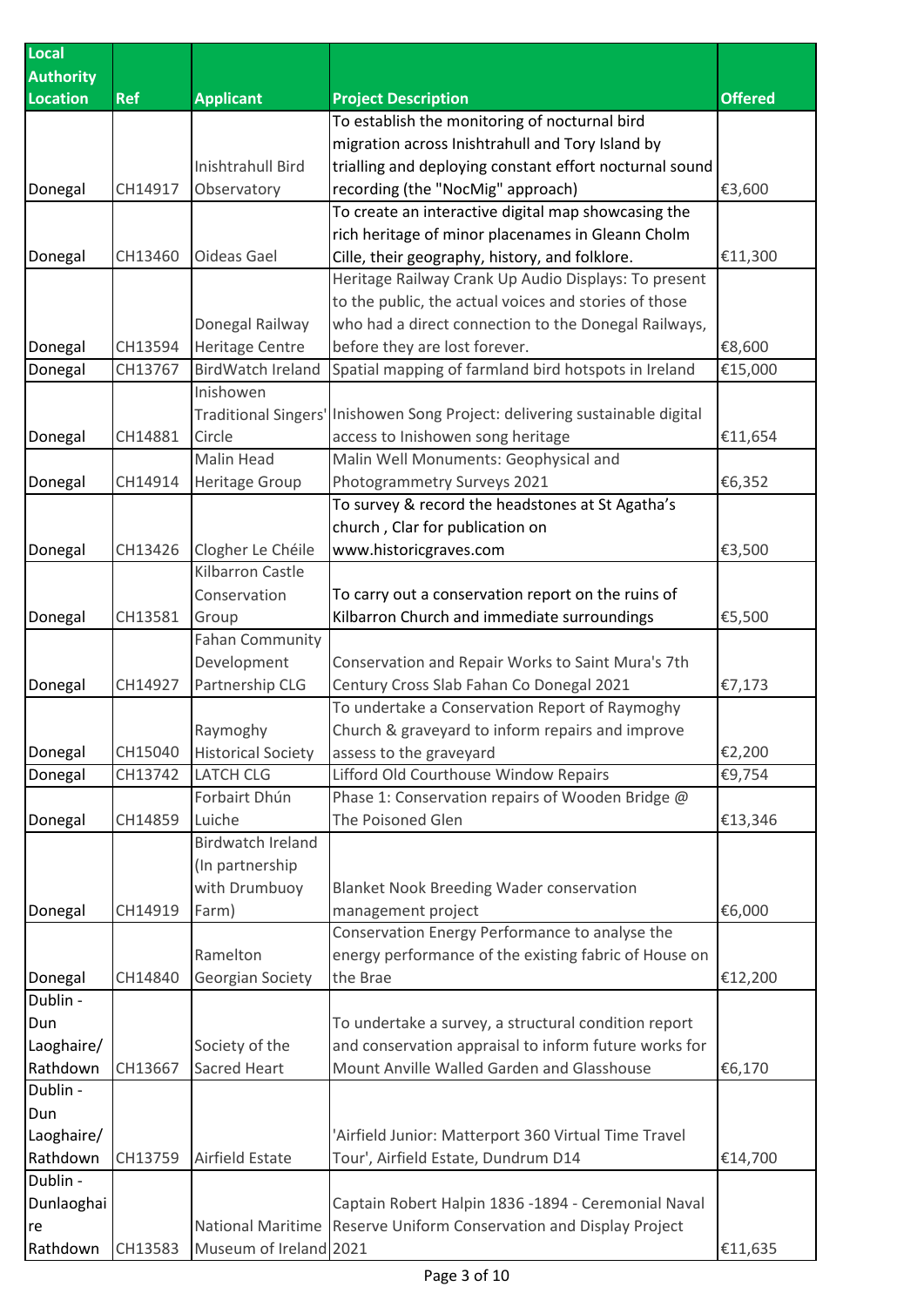| Local               |            |                            |                                                         |                |
|---------------------|------------|----------------------------|---------------------------------------------------------|----------------|
| <b>Authority</b>    |            |                            |                                                         |                |
| <b>Location</b>     | <b>Ref</b> | <b>Applicant</b>           | <b>Project Description</b>                              | <b>Offered</b> |
| Dublin -            |            |                            |                                                         |                |
| Dunlaoghai          |            |                            | To provide conservation grade display conditions for    |                |
| re                  |            | Church of Ireland,         | the repaired and conserved early 20th century Altar     |                |
| Rathdown            | CH13733    | Kilternan                  | Frontal.                                                | €4,350         |
|                     |            |                            |                                                         |                |
| Dublin -            |            | Howth Eire 6               | To restore the WWII "EIRE 6" neutrality/aerial          |                |
| Fingal              | CH12235    | <b>Restoration Group</b>   | recognition sign on Howth Head.                         | €9,000         |
| Dublin -            |            | <b>Naul Community</b>      |                                                         |                |
| Fingal              | CH11193    | Council                    | Know your Naul - Community Heritage Audit 2021          | €6,940         |
|                     |            |                            | Repairs of existing historic monument of the founding   |                |
|                     |            |                            | member of our charity established in Ireland and to     |                |
| Dublin -            |            | The Mothers'               | raise awareness of our charity which is about           |                |
| Fingal              | CH13514    | Union                      | supporting women and families.                          | €2,300         |
|                     |            |                            | Undertake Biodiversity Action Plan to maintain any      |                |
|                     |            | Garristown                 | already existing biodiversity and increase and          |                |
| Dublin -            |            | <b>Biodiversity Action</b> | encourage further biodiversity within the town of       |                |
| Fingal              | CH14911    | Plan                       | Garristown and surrounding townlands.                   | €1,239         |
| Dublin-             |            | Transport                  |                                                         |                |
| Fingal &            |            | <b>Museum Society</b>      | Paper Archive Conservation Management Project           |                |
| Wicklow             | CH14977    | Ireland                    | stage 1 2021                                            | €2,690         |
|                     |            |                            | To restore an important film called Ciall Cheannaigh    |                |
|                     |            |                            | made by the Guinness film group with original music     |                |
|                     |            |                            | by Donal Lunny in 1969 which shows the opening of       |                |
| Dublin City         | CH12306    | Irish Film Archive         | the Cornelscourt Dunnes Stores                          | €11,400        |
|                     |            |                            | Conservation of Louth GAA Minute Books (2) 1909-        |                |
| Dublin City         | CH13706    | The GAA Museum             | 1912 and 1916 -1920                                     | €2,160         |
|                     |            |                            | A Permanent Digital Exhibition of Selected Objects      |                |
| Dublin City CH12387 |            | <b>RDS</b>                 | from the RDS Treasures Collection, Dublin, 2021         | €11,366        |
|                     |            |                            | To digitise, preserve & make accessible, to archival    |                |
|                     |            |                            | best practice, negatives, slides & photographs from     |                |
|                     |            | <b>Irish Traditional</b>   | ITMA's 2021 milestone collections: Cnuasach an          |                |
| Dublin City         | CH13751    | <b>Music Archive</b>       | Bhreathnaigh & the Gráinne Yeats Collection.            | €8,430         |
|                     |            |                            | The consolidation, conservation and repair of the       |                |
|                     |            |                            | exterior envelope of 67 Arran Street East, a mid-18th   |                |
|                     |            |                            | century house appended to the rear of 18 Ormond         |                |
| Dublin City         | CH14844    | Dublin Civic Trust         | Quay Upper, Dublin Civic Trust's premises.              | €15,000        |
|                     |            |                            | To assess, record, digitise and preserve the collection |                |
|                     |            | Irish Jewish               | in museum standard materials, sleeves, albums and       |                |
| <b>Dublin City</b>  | CH13700    | Museum                     | boxes for accessibility online.                         | €12,254        |
|                     |            |                            |                                                         |                |
|                     |            | <b>Inchicore Works</b>     | Conservation Plan for Railway Workers' Housing and      |                |
|                     |            | Residents                  | former CIE Social Halls adjoining the Inchicore Works,  |                |
| Dublin City         | CH14845    | Association                | Dublin 8, 2021 Phase 1: Understanding the Site          | €8,980         |
|                     |            | <b>Irish Traveller</b>     | Tinsmith Apprentice Training programme working with     |                |
| <b>Dublin City</b>  | CH13468    | Movement                   | 10 participants                                         | €3,000         |
|                     |            |                            | 1. Purchase of Standard Museum Display Cabinets. 2.     |                |
|                     |            | Deaf Heritage              | Digitisation of outsize drawings and plans, paintings,  |                |
| Dublin City         | CH13501    | Centre                     | Thomas Mahon flash cards, additional photographs.       | €15,000        |
|                     |            |                            | Conservation and repair of railings, plinths and steps  |                |
|                     |            | Irish Georgian             | to the front of an eighteenth-century City Assembly     |                |
| Dublin City CH13728 |            | Society                    | House art gallery                                       | €12,500        |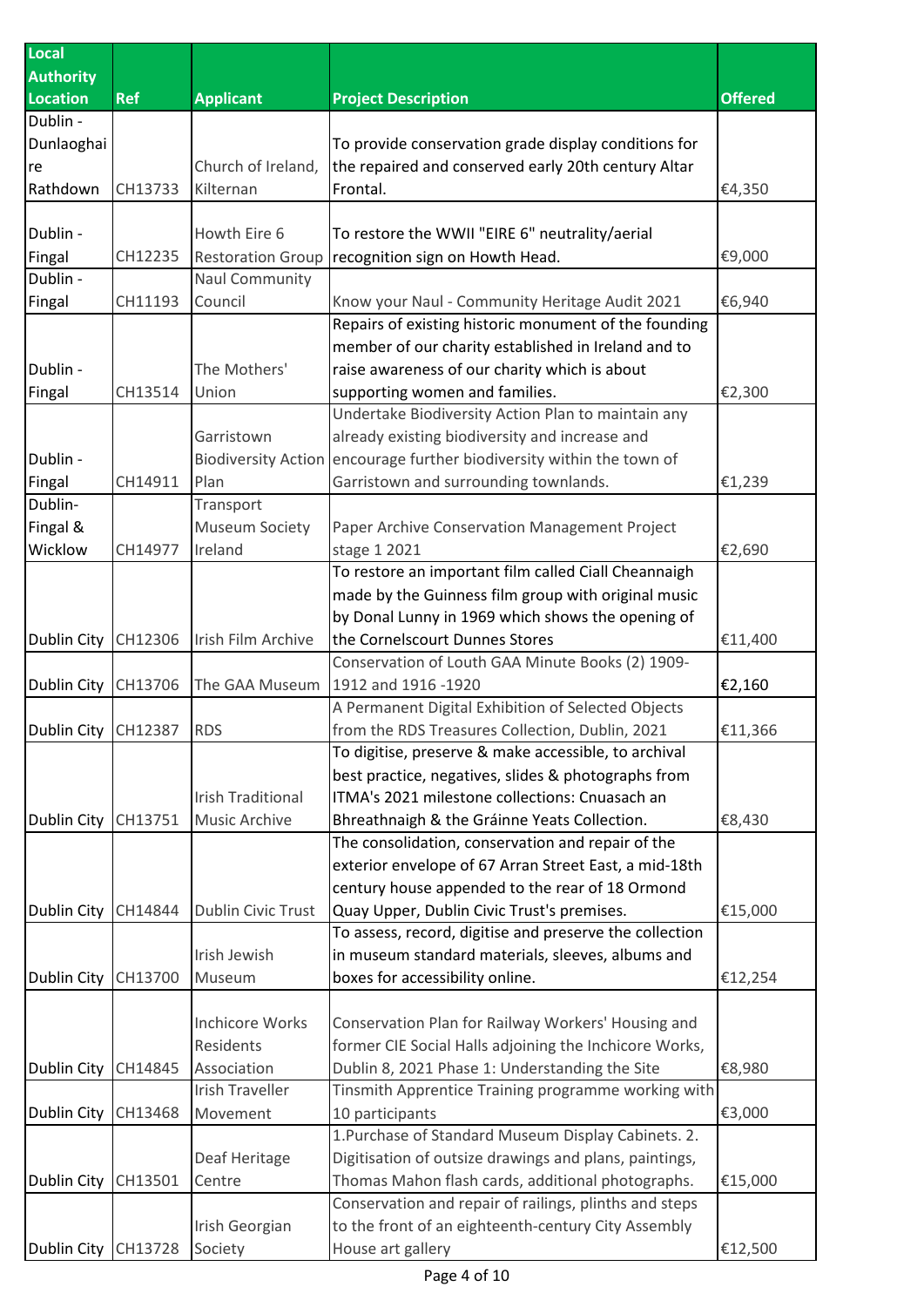| Local               |            |                         |                                                        |                |
|---------------------|------------|-------------------------|--------------------------------------------------------|----------------|
| <b>Authority</b>    |            |                         |                                                        |                |
| <b>Location</b>     | <b>Ref</b> | <b>Applicant</b>        | <b>Project Description</b>                             | <b>Offered</b> |
|                     |            | Railway                 |                                                        |                |
|                     |            | Preservation            |                                                        |                |
| Dublin City         | CH13664    | Society of Ireland      | Conservation and repair to guards van no 3173-train    | €15,000        |
|                     |            | Dublin Jewish           |                                                        |                |
|                     |            | Progressive             | Conservation of Mantle (cover) for Czech Memorial      |                |
| <b>Dublin City</b>  | CH13800    | Congregation            | Torah (scroll) #373 rescued from Holocaust             | €3,084         |
|                     |            |                         | monitoring of bat activity and bat species at 10       |                |
|                     |            |                         | locations in Ireland during summer period, with the    |                |
|                     |            | <b>Bat Conservation</b> | help of advanced lightweight equipment & volunteers    |                |
| Dublin City         | CH13626    | Ireland                 | as citizen scientists.                                 | €11,900        |
|                     |            | Gallery of              |                                                        |                |
|                     |            | Photography             | The History of Photography in Ireland - an interactive |                |
| <b>Dublin City</b>  | CH13711    | Ireland                 | digital timeline                                       | €15,000        |
|                     |            |                         | To rehouse the Kirkpatrick Index in archival quality   |                |
|                     |            |                         | folders, to ensure its long-term preservation. The     |                |
|                     |            | <b>RCPI Heritage</b>    | index comprises 10,000 files of biographical           |                |
| Dublin City         | CH13588    | Centre                  | information on Irish doctors.                          | €3,000         |
|                     |            | Little Museum of        | Remembering Traveller Heritage virtual and inhouse     |                |
| Dublin City         | CH12353    | Dublin                  | exhibition                                             | €12,000        |
|                     |            |                         | To create a digital exhibition gallery on the National |                |
|                     |            |                         | Print Museum's website, where visitors will find a     |                |
| Dublin              |            | <b>National Print</b>   | suite of online exhibitions demonstrating the impact   |                |
| South               | CH14901    | Museum                  | of print.                                              | €4,560         |
|                     |            |                         |                                                        |                |
|                     |            |                         | To survey for the lesser horseshoe bat with static     |                |
|                     |            |                         | detectors and with two evening volunteer events        |                |
| Galway &            |            | Vincent Wildlife        | using handheld detectors, which will raise awareness   |                |
| Clare               | CH13756    | Trust                   | of the ecological requirements of the species.         | €10,000        |
|                     |            | Friends of Merlin       | Merlin Park Woods Heritage Conservation and            |                |
| Galway City CH14978 |            | Woods                   | <b>Woodland Coppicing Project 2021</b>                 | €1,800         |
|                     |            | Dunmore Heritage        | The aim of our project is to develop a publicly        |                |
|                     |            | Group c/o               | accessible Digital Multi-Media StoryMap which will     |                |
| Galway              |            | Dunmore Tidy            | highlight the history and development of Dunmore       |                |
| County              | CH13420    | Towns                   | Town from Medieval Times to the present day.           | €6,848         |
| Galway              |            | Galway City             | Conservation of a Victorian wedding trousseau &        |                |
| County              | CH13628    | Museum                  | Archive materials                                      | €9,500         |
|                     |            | <b>Glinsk Community</b> |                                                        |                |
| Galway              |            | Development             | Conservation report for Ballinakill Abbey(Glinsk, Co   |                |
| County              | CH14852    | Society Ltd.            | Galway) GA007 - 035004                                 | €5,000         |
| Galway              |            | South East Galway       |                                                        |                |
| County              | CH14900    | <b>IRD</b>              | Museum Upgrade Project 2021                            | €14,000        |
|                     |            | Attymon                 |                                                        |                |
| Galway              |            | Development             | Attymon 19th Century Goods Shed Roof Project:          |                |
| County              | CH14944    | Group                   | Phase 1 Conservation repair works                      | €14,800        |
| Galway              |            | Gurteen & Dogs          | Updating the conservation management plan at           |                |
| County              | CH14841    | <b>Bay Conservation</b> | Gurteen and Dogs Bay, Roundstone, Connemara            | €4,700         |
|                     |            | Kilconly St,            |                                                        |                |
|                     |            | Andrew's                |                                                        |                |
| Galway              |            | Conservation            | Repair works to St, Andrews former church building     |                |
| County              | CH12337    | Group                   | for re-use as a remote working hub.                    | €15,000        |
|                     |            |                         |                                                        |                |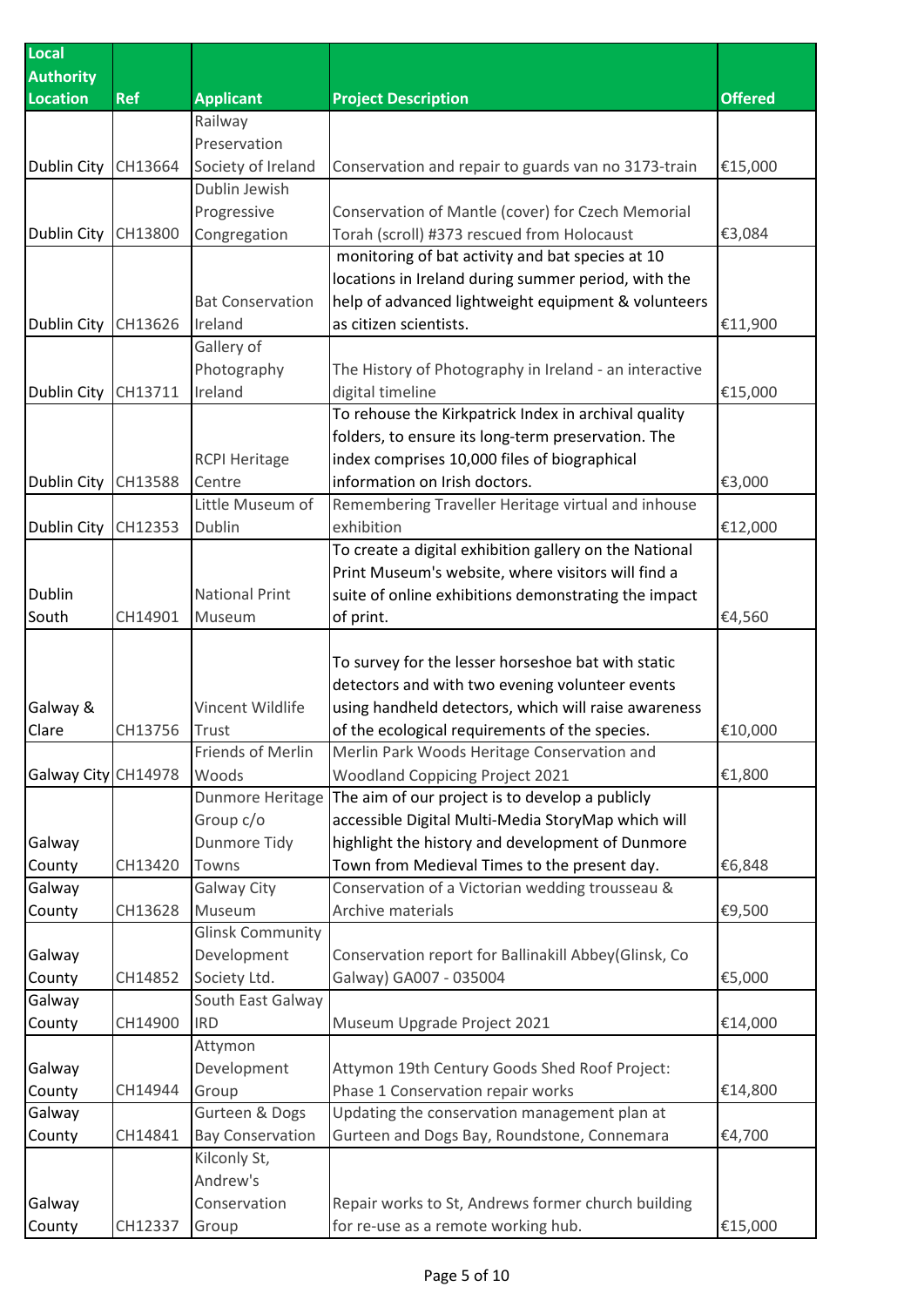| Local<br><b>Authority</b> |            |                        |                                                                                                            |                |
|---------------------------|------------|------------------------|------------------------------------------------------------------------------------------------------------|----------------|
| <b>Location</b>           | <b>Ref</b> | <b>Applicant</b>       | <b>Project Description</b>                                                                                 | <b>Offered</b> |
|                           |            |                        |                                                                                                            |                |
| Galway                    |            | Skehana & District     | Skehana & District old photograph conservation                                                             |                |
| County                    | CH13596    | Heritage Group         | project                                                                                                    | €2,153         |
|                           |            |                        | Feasibility Study on Improving Physical Entry Access to                                                    |                |
|                           |            |                        | the Museum, which is located in a protected structure                                                      |                |
|                           |            | Kerry County           | with a secondary side entrance for people with                                                             |                |
| Kerry                     | CH13538    | Museum                 | mobility issues.                                                                                           | €3,690         |
|                           |            |                        |                                                                                                            |                |
|                           |            | Kerry Writers'         | To research, recover, preserve, and promote the                                                            |                |
| Kerry                     | CH14867    | Museum                 | historical legacy of the amateur dramatic movement<br>in Kerry and its contribution to Ireland's heritage. | €6,620         |
|                           |            | Maharees               | Maharees and Castlegregory Heritage Trail App to                                                           |                |
|                           |            | Conservation           | raise awareness of the special and endangered natural                                                      |                |
| Kerry                     | CH14995    | <b>Association CLG</b> | and cultural heritage of the area                                                                          | €8,000         |
|                           |            | Comharchumann          |                                                                                                            |                |
| Kerry                     | CH13736    | Dhún Chaoin            | Dún Chaoin Biodiversity Survey                                                                             | €5,700         |
|                           |            |                        | Conservation of iron doors to two pyramid mausolea                                                         |                |
| Kildare                   | CH13557    | <b>Follies Trust</b>   | at Maudlins burial ground, Naas                                                                            | €8,500         |
|                           |            | Tea Lane               |                                                                                                            |                |
|                           |            | Graveyard              | Carry out the conservation recommendations to the                                                          |                |
| Kildare                   | CH13565    | Committee              | <b>Grattan Family Vault Celbridge</b>                                                                      | €10,000        |
|                           |            | Kilkenny               |                                                                                                            |                |
|                           |            | Archaeological         |                                                                                                            |                |
| Kilkenny                  | CH13598    | Society                | Old Kilkenny Review Digitalisation Project 2021                                                            | €3,710         |
|                           |            |                        | To prepare a Conservation Management Plan for                                                              |                |
|                           |            | Windgap Tidy           | Windgap Grotto, to inform it's future management                                                           |                |
| Kilkenny                  | CH13467    | Towns                  | and conservation                                                                                           | €2,100         |
|                           |            |                        |                                                                                                            |                |
|                           |            |                        | To provide access to, engagement with and                                                                  |                |
|                           |            |                        | preservation of Castlecomer's natural, social and                                                          |                |
|                           |            | Castlecomer            | industrial heritage through an immersive interactive                                                       |                |
| Kilkenny                  | CH13523    | Discovery Park         | digital experience, based on our coal-mining museum.                                                       | €15,000        |
|                           |            | Col James              |                                                                                                            |                |
|                           |            | Fitzmaurice            |                                                                                                            |                |
| Laois                     | CH12226    | Commemoration          | Conservation and Digitisation of Col Fitzmaurice<br>Commemoration Society Archive - Phase 1                |                |
|                           |            | Society<br>Donaghmore  |                                                                                                            | €7,550         |
|                           |            | Famine                 | Donaghmore Accessibility Enhancement Project to                                                            |                |
|                           |            | Workhouse &            | undertake elements of the Museum Accessibility Audit                                                       |                |
|                           |            | Agricultural           | supported by the Heritage Council in 2020 to enrich                                                        |                |
| Laois                     | CH14892    | Museum                 | visitor experiences.                                                                                       | €10,800        |
|                           |            | Mountmellick           | To greatly improve the visitor experience with                                                             |                |
|                           |            | Development            | storyboards, 2 digital productions for use                                                                 |                |
| Laois                     | CH13642    | Association            | inhouse/website/Facebook.                                                                                  | €11,350        |
|                           |            |                        | To digitally record and make accessible vulnerable                                                         |                |
|                           |            |                        | carved stone features at three Laois sites - Killeshin                                                     |                |
|                           |            | Laois Heritage         | Romanesque Doorway, Timahoe Romanesque                                                                     |                |
| Laois                     | CH13521    | Society                | Doorway & Early Christian Cross-Slabs at Clonenagh                                                         | €3,400         |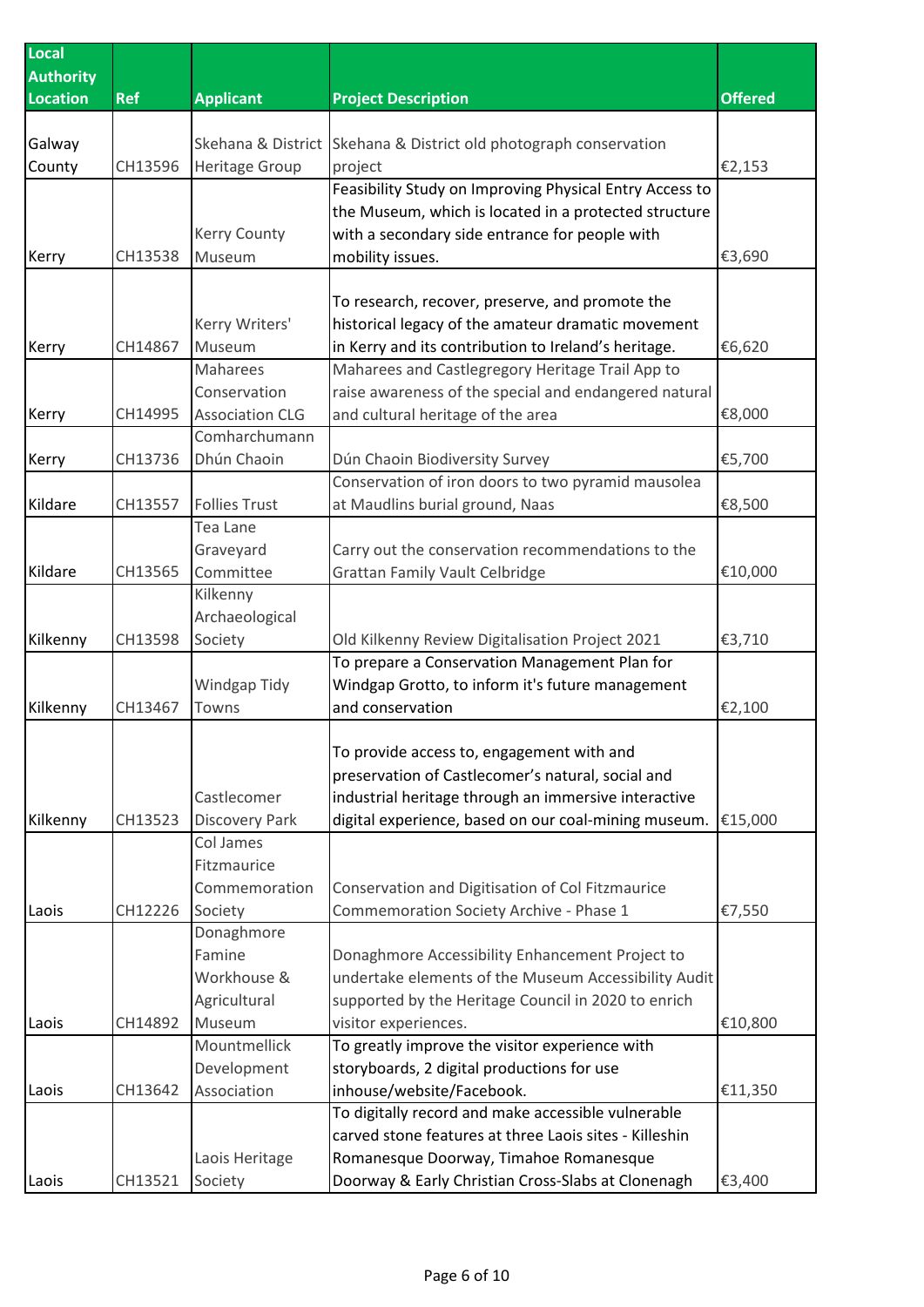| Local            |            |                           |                                                                    |                |
|------------------|------------|---------------------------|--------------------------------------------------------------------|----------------|
| <b>Authority</b> |            |                           |                                                                    |                |
| <b>Location</b>  | <b>Ref</b> | <b>Applicant</b>          | <b>Project Description</b>                                         | <b>Offered</b> |
|                  |            |                           | To establish baseline data of built and architectural              |                |
|                  |            |                           | heritage via a checklist and monitoring of the key                 |                |
|                  |            | Laois Federation          | heritage features identified by a Tidy Towns as a                  |                |
| Laois            | CH15020    | of Tidy Towns             | tangible indicators of Climate Change                              | €11,326        |
|                  |            | Kinlough Tidy             |                                                                    |                |
| Leitrim          | CH14928    | Towns                     | The Ice House Survey and Conservation Plan                         | €2,700         |
|                  |            |                           | To digitise the paper archives of the Hunt Collections             |                |
|                  |            |                           | & Sybil Connolly Collection to OCR & IIIF quality and              |                |
|                  |            |                           | make them accessible on worldwide platforms.                       |                |
| Limerick         | CH13680    | The Hunt Museum           | Evaluate the needs of the film archive.                            | €15,000        |
|                  |            | Open House                | 1.) 'Distinguished Villas: A self-guided walking tour of           |                |
| Limerick         | CH12344    | Limerick                  | Limerick's large suburban houses' / 2.) 'Tait Trail'               | €8,000         |
|                  |            |                           | To build a vital bat flight, to fund rabies vaccinations           |                |
|                  |            | <b>Bat Rehabilitation</b> | for two volunteers and purchase a new Bat detector                 |                |
| Limerick         | CH13531    | <b>Hospital Ireland</b>   | for survey.                                                        | €1,200         |
|                  |            | A K Ilen Company          | Heritage vessel Ilen's Traditional Sailing Rig repairs to          |                |
| Limerick         | CH14989    | Limited                   | make accessible to the public                                      | €11,800        |
|                  |            | Limerick Civic            |                                                                    |                |
| Limerick         | CH14888    | Trust                     | The Frank McCourt Collection interactive exhibition.               | €15,000        |
|                  |            | Ballingarry               |                                                                    |                |
|                  |            | Development               | Conservation works to McCarthy Mausoleum,                          |                |
| Limerick         | CH13814    | Association               | Ballingarry                                                        | €14,880        |
|                  |            | Edgeworthstown            |                                                                    |                |
|                  |            | District                  | Edgeworth Archive Digitization Project: To provide                 |                |
|                  |            | Development               | access to the rich archival material relating to the               |                |
| Longford         | CH13494    | <b>Association Clg</b>    | enlightenment figure Maria Edgeworth 1768-1849                     | €11,250        |
|                  |            |                           | To increase the standard of environmental monitoring               |                |
|                  |            |                           | and control of the Collection Store and Exhibition                 |                |
|                  |            |                           | Spaces to meet best practice, to ensure care for                   |                |
| Louth            | CH12322    | <b>Highlanes Gallery</b>  | Collection, and increase loans from CNCI's.                        | €6,700         |
|                  |            |                           |                                                                    |                |
|                  |            | County Louth              | Professional conservation and preservation of three                |                |
|                  |            |                           | Archaeological and important 18th - 19th century Drogheda Merchant |                |
| Louth            | CH14916    | <b>Historical Society</b> | business ledgers                                                   | €1,331         |
|                  |            | Drumskin Tidy             | Dromiskin Heritage Park Interpretative Panels focusing             |                |
| Louth            | CH13651    | Towns                     | on Traveller and agricultural heritage                             | €2,615         |
|                  |            |                           | To create a lasting quality digital resource which                 |                |
|                  |            |                           | promotes the heritage of the Cooley Mountains to a                 |                |
|                  |            | Carlingford Lough         | diverse audience and creates a tool to foster                      |                |
| Louth            | CH13407    | Heritage Trust            | conservation                                                       | €7,000         |
|                  |            | Straide                   |                                                                    |                |
|                  |            | Community                 | To prepare a Biodiversity Plan for the village of Straide          |                |
|                  |            | Development               | so we can identify and prioritise projects as part of our          |                |
| Mayo             | CH13705    | Group                     | Mayo Community Futures 5 Year plan.                                | €1,680         |
|                  |            |                           |                                                                    |                |
|                  |            |                           | The Ballinglen Museum of Arts'Permanent Collection                 |                |
|                  |            |                           | contains over 800 works of Contemporary Art. The                   |                |
|                  |            | The Ballinglen            | installation of the Hanwell approved environmental                 |                |
| Mayo             | CH12328    | Museum of Art             | system ensures the safety of the Collection.                       | €6,632         |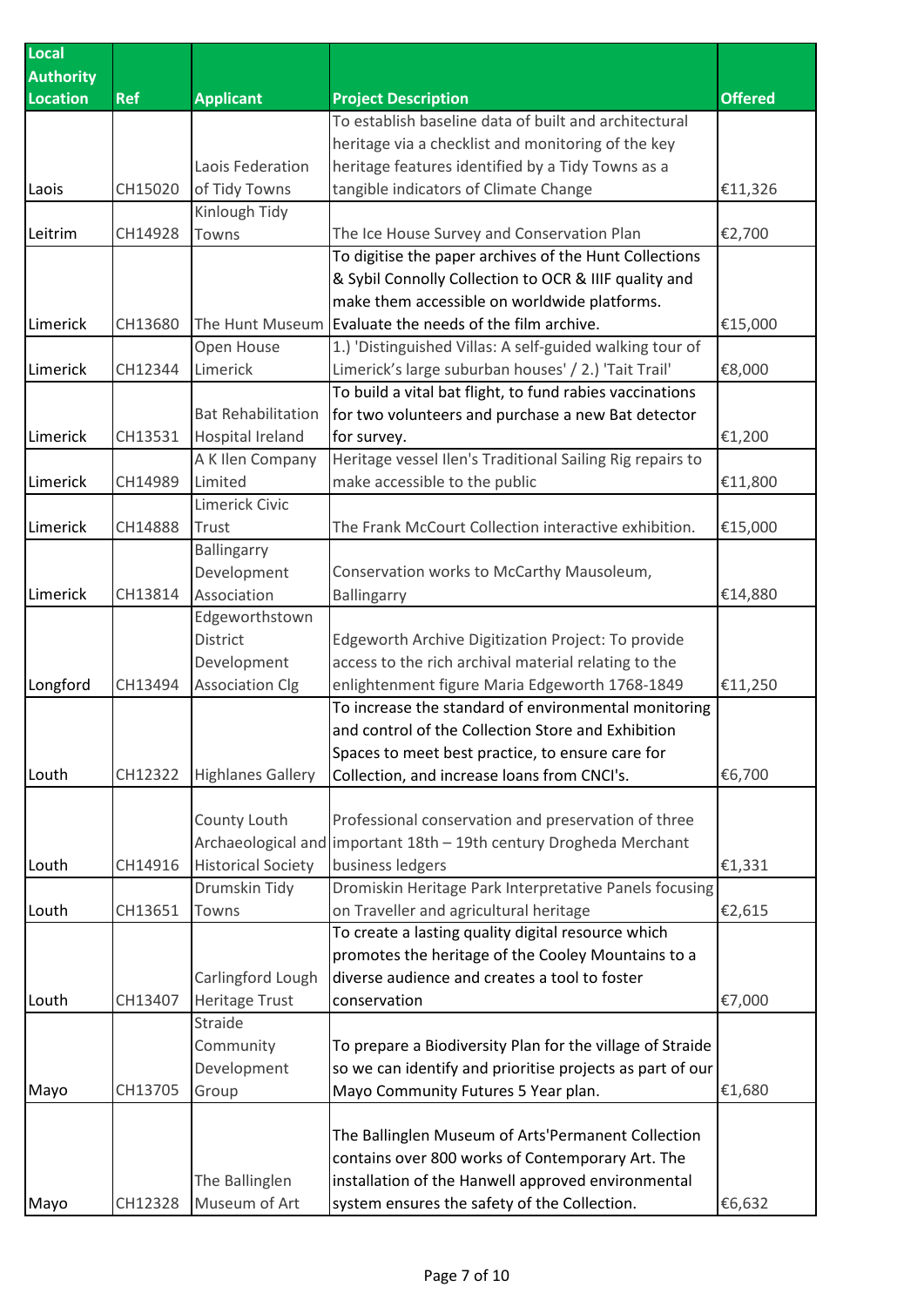| Local<br><b>Authority</b> |         |                          |                                                                                                                |                |
|---------------------------|---------|--------------------------|----------------------------------------------------------------------------------------------------------------|----------------|
| <b>Location</b>           | ReF     | <b>Applicant</b>         | <b>Project Description</b>                                                                                     | <b>Offered</b> |
|                           |         |                          | Historic Quay and Sea Wall Assessment to ascertain                                                             |                |
|                           |         | Coiste Oidreachta        | the best approach to safeguard and conserve the                                                                |                |
| Mayo                      | CH14826 | Iorrais                  | historic maritime fabric of Belmullet town.                                                                    | €3,600         |
|                           |         |                          |                                                                                                                |                |
|                           |         |                          | Equip Belcarra Tidy Towns with tools to establish                                                              |                |
|                           |         |                          | Belcarra Community Field Studies Centre and run                                                                |                |
|                           |         | <b>Belcarra Tidy</b>     | annual biodiversity awareness raising and monitoring                                                           |                |
| Mayo                      | CH13529 | Towns                    | programmes to inform future conservation actions                                                               | €5,200         |
|                           |         | River Moy Search         |                                                                                                                |                |
|                           |         | and Rescue Ballina       | Conservation repairs of wooden sash windows in The                                                             |                |
| Mayo                      | CH14962 | <b>CLG</b>               | Old Quay School                                                                                                | €4,400         |
|                           |         | Old Irish Goat           | Old Irish Goats grazing Gunnera Tinctoria                                                                      |                |
| Mayo                      | CH14968 | Society                  | (Conservation Grazing Initiative)                                                                              | €15,000        |
|                           |         | Francis Ledwidge         |                                                                                                                |                |
|                           |         | Museum & War             | Francis Ledwidge Museum Archive Heritage Project                                                               |                |
| Meath                     | CH13722 | <b>Memorial Centre</b>   | 2021                                                                                                           | €11,930        |
|                           |         | Ardcath Clonalvey        | To record all the remaining headstone details in                                                               |                |
| Meath                     | CH13777 | <b>Heritage Society</b>  | Piercetown / Clonalvy graveyards                                                                               | €3,700         |
|                           |         |                          | Conservation of 1860s Wharfedale Printing Press                                                                |                |
| Meath                     | CH13595 | <b>Kells TypeTrail</b>   | (Phase 1 2021)                                                                                                 | €15,000        |
|                           |         |                          |                                                                                                                |                |
|                           |         | St John's Old            |                                                                                                                |                |
|                           |         | Cemetery                 | Fifteenth-century Belfry Tower Structural Survey and                                                           |                |
| Meath                     | CH14956 | <b>Restoration Group</b> | Conservation Report, Nobber.                                                                                   | €3,550         |
|                           |         | St. Louis                |                                                                                                                |                |
|                           | CH13618 |                          | Conservation and restoration of original sash windows<br>at the Old National School Building in Carrickmacross | €8,989         |
| Monaghan                  |         | Secondary School         | To collect baseline ecological information on the                                                              |                |
|                           |         | <b>Tyrone Guthrie</b>    | habitats and species of the Tyrone Guthrie Centre                                                              |                |
| Monaghan                  | CH13681 | Centre                   | landholding, Co. Monaghan.                                                                                     | €11,070        |
|                           |         | Lough Egish              |                                                                                                                |                |
|                           |         | Community                |                                                                                                                |                |
| Monaghan                  | CH15002 | Development              | Temple Moyle Conservation Plan & Graveyard Survey                                                              | €13,776        |
|                           |         |                          |                                                                                                                |                |
| Offaly                    | CH14843 | <b>Offaly History</b>    | Conservation of Parsonstown Poor Law Union Archives €8,840                                                     |                |
|                           |         | Kilcomin Church          | To manage the medieval upstanding remains of                                                                   |                |
|                           |         | and Graveyard            | Kilcomin Church and boundary wall, vegetation control                                                          |                |
| Offaly                    | CH13803 | Group                    | and memorial recording                                                                                         | €7,692         |
|                           |         | St. Brendan's            |                                                                                                                |                |
|                           |         | Church Of Ireland,       | Conservation and Management Report for Saint                                                                   |                |
| Offaly                    | CH14862 | Birr, Select Vestry      | <b>Brendan's Market Building Birr</b>                                                                          | €7,300         |
|                           |         |                          | The aim of "The Treasures of the Strokestown Famine                                                            |                |
|                           |         | Irish Heritage           | Archive Virtual Exhibit" is to digitize, make accessible                                                       |                |
| Roscommo                  |         |                          | Trust (Strokestown and interpret a selection of its archival records with                                      |                |
| n                         | CH13704 | Park)                    | accompanying educational videos.                                                                               | €3,980         |
|                           |         |                          |                                                                                                                |                |
|                           |         |                          | Preparation of a Conservation Report in accordance                                                             |                |
|                           |         | Mote Park                | with ICOMOS guidelines and Schedule of Conservation                                                            |                |
| Roscommo                  |         | Conservation             | Works on the mediaeval structures of Kilmaine Church                                                           |                |
| n                         | CH13519 | Group                    | and Mausoleum at Mote Demesne, Co Roscommon.                                                                   | €8,000         |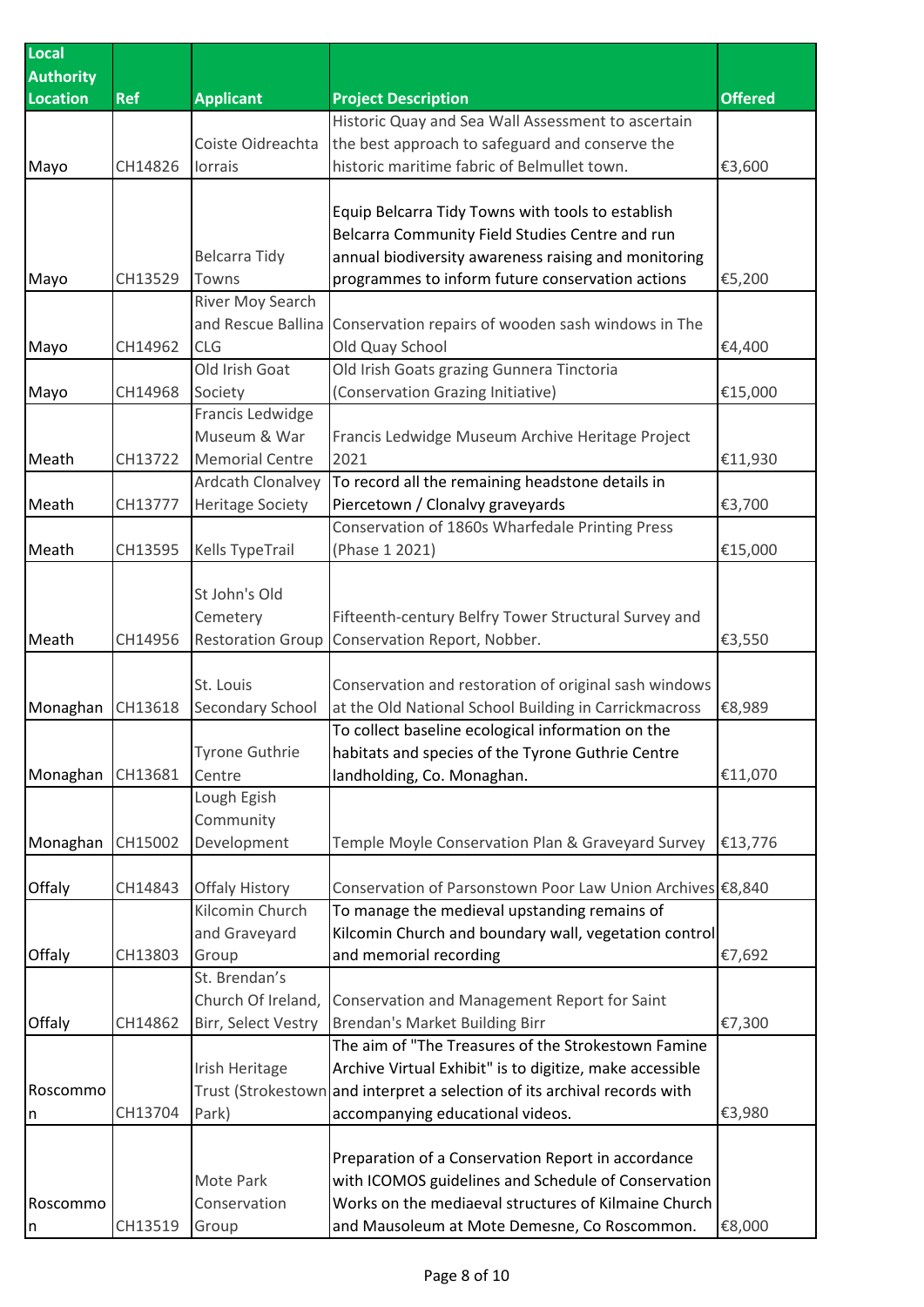| Local            |            |                                        |                                                                                                                 |                |
|------------------|------------|----------------------------------------|-----------------------------------------------------------------------------------------------------------------|----------------|
| <b>Authority</b> |            |                                        |                                                                                                                 |                |
| <b>Location</b>  | <b>Ref</b> | <b>Applicant</b>                       | <b>Project Description</b>                                                                                      | <b>Offered</b> |
|                  |            | <b>Elphin Area</b>                     | Conservation report and stabilisation repairs of the                                                            |                |
| Roscommo         |            | Community                              | ruins of Ryefield Church; a small, unique 18th. C                                                               |                |
| n                | CH13770    | Enterprise                             | 'barn'church.                                                                                                   | €10,780        |
|                  |            | Palynology                             |                                                                                                                 |                |
| Roscommo         |            | Gramatan                               |                                                                                                                 |                |
| n                | CH13650    | <b>Heritage Group</b>                  | Palynology Crannog Digital Interpretative Project                                                               | €11,400        |
|                  |            | Co. Sligo Heritage                     |                                                                                                                 |                |
|                  |            | & Genealogy                            | Sligo Heritage & Genealogy Centre Archival Display &                                                            |                |
| Sligo            | CH13536    | Society                                | Preservation Project 2021                                                                                       | €5,090         |
|                  | CH13414    |                                        | Conservation repair works to gates at Templemount                                                               | €5,300         |
| Sligo            |            | <b>Sligo Tidy Towns</b><br>Tubbercurry | House, Temple St, Sligo                                                                                         |                |
|                  |            | Chamber and                            | Development of a conservation and management plan                                                               |                |
| Sligo            | CH13702    | Community                              | for Rathscanlan Moated Site                                                                                     | €1,600         |
|                  |            | Tipperary                              | Conservation Plan for Courthouse and Bridwell                                                                   |                |
| Tipperary        | CH12326    | <b>Revitalisation CLG</b>              | <b>Tipperary Town</b>                                                                                           | €14,000        |
|                  |            | Old School                             | To originate a virtual mine tour and produce digital                                                            |                |
|                  |            |                                        | Community Centre content using our resources and objects and new                                                |                |
|                  |            | and Mining                             | interviews with miners and miners womenfolk about                                                               |                |
| Tipperary        | CH13600    | Museum                                 | their recollections of the mines                                                                                | €6,260         |
|                  |            | Roscrea Cares CLG                      | Roscrea Courthouse Conservation Plan to guide Age                                                               |                |
|                  |            | t/a Age Friendly                       | Friendly Roscrea (AFR) in the care/conservation of the                                                          |                |
| Tipperary        | CH13634    | Roscrea                                | old courthouse                                                                                                  | €6,880         |
|                  |            |                                        | To improve accessibility for people with disabilities to                                                        |                |
|                  |            |                                        | the popular and rich heritage building of St Ailbe's                                                            |                |
| Tipperary        | CH14827    | St Ailbe's Church                      | Church, Emly.                                                                                                   | €15,000        |
|                  |            | St Ruadhans                            |                                                                                                                 |                |
| Tipperary        | CH14987    | Church of Ireland                      | Repairs to Palmer Tomb, St Ruadhans Col, Lorrha                                                                 | €3,400         |
|                  |            | <b>Burncourt</b>                       |                                                                                                                 |                |
|                  |            | Community                              | Repairs of early 19th century shooting lodge; returning                                                         |                |
| Tipperary        | CH14930    | Council                                | the building to community use.                                                                                  | €3,670         |
|                  |            |                                        | Our overall aim is the conservation and stabilisation of                                                        |                |
|                  |            | Knockboy                               | the church ruin and ogham stones, but also to                                                                   |                |
|                  |            | Graveyard                              | promote a better awareness and understanding of the                                                             |                |
| Waterford        | CH13516    | Committee                              | significance of the site.                                                                                       | €9,400         |
|                  |            | <b>Stradbally Church</b>               | Urgent stabilisation work to Stradbally Medieval                                                                |                |
| Waterford        | CH13537    | <b>Ruins Committee</b>                 | Church Ruins 2021                                                                                               | €8,000         |
|                  |            |                                        | (1) add to knowledge on migration of this species, (2)                                                          |                |
|                  |            |                                        | undertake an associated prog of educ/outreach on                                                                |                |
|                  |            | <b>Irish Brent Goose</b>               | Brent (and waterbird flyways) (3) inform local spatial                                                          |                |
| Waterford        | CH14943    | Research Group                         | planning - all via GPS tracking                                                                                 | €12,000        |
|                  |            |                                        |                                                                                                                 |                |
|                  |            | <b>Waterford County</b>                | To present the findings of the recent archaeological<br>digs at the Gallowshill Motte & Baily site in Dungarvan |                |
| Waterford        | CH14896    | Museum                                 | in a new display in Waterford County Museum                                                                     | €6,300         |
|                  |            | Waterford                              |                                                                                                                 |                |
|                  |            | <b>Treasures</b>                       | Covid-19 structural adaptation to re-open safely in                                                             |                |
| Waterford        | CH14915    | <b>Museums</b>                         | compliance with government protocols                                                                            | €2,716         |
|                  |            | Lismore Heritage                       | The Round Hill Lismore archaeological impact                                                                    |                |
| Waterford        | CH14908    | <b>CLG</b>                             | assessment & conservation method statement.                                                                     | €2,000         |